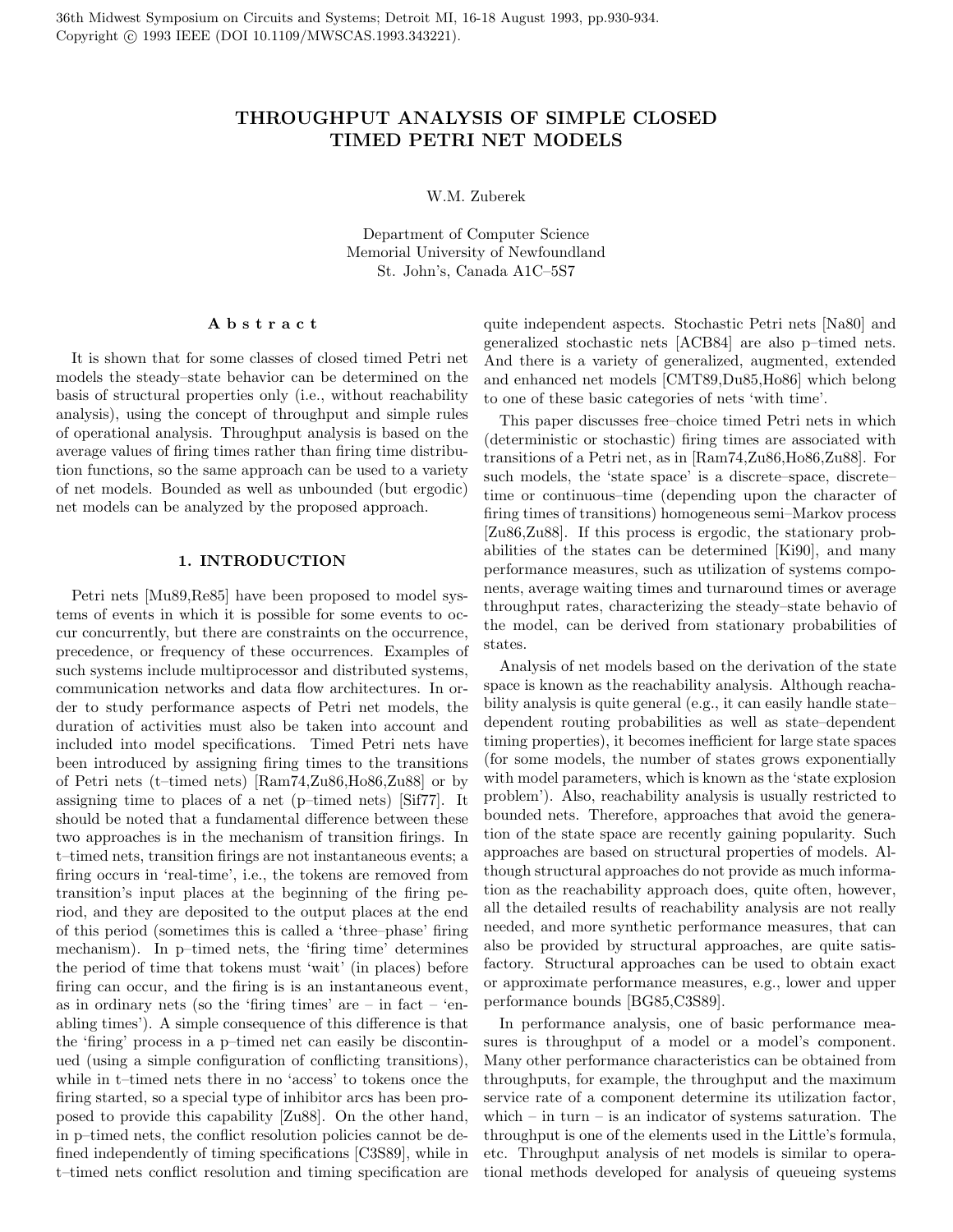[Bu76,DB78]. It is based on the first moment (the average value) of random variables, and general relationships which do not depend upon probability distribution functions.

The paper is organized in four main sections. Section 2 recalls basic concepts for free–choice timed Petri nets. Section 3 briefly describes fundamental concepts of operational analysis, while Section 4 introduces the concept of throughputs in nets and derives throughput values for several classes of closed net models. Section 5 illustrates the proposed approach using a simple model of a multiprogrammed computer system.

#### 2. TIMED PETRI NETS

This section recalls and formalizes concepts used in subsequent parts of this paper. It is rather concise since more detailed discussion is provided elsewhere [Zu86,Zu88].

A Petri net (or a Petri net structure) N is a triple  $N=(P, T, A)$ where:

- P is a finite, nonempty set of places,
- T is a finite, nonempty set of transitions,
- A is a set of directed arcs,  $A \subseteq P \times T \cup T \times P$  such that for each transition there is at least one place connected with it.

For each place  $p$  and each transition  $t$ , the input and output sets are defined as follows:

$$
Imp(p) = \{t \in T | (t, p) \in A\},
$$
  $Out(p) = \{t \in T | (p, t) \in A\},$   
\n $Imp(t) = \{p \in T | (p, t) \in A\},$   $Out(t) = \{p \in P | (t, p) \in A\}.$ 

and this notation is extended on sets of places and transitions.

A marked Petri net M is a pair  $\mathcal{M} = (\mathcal{N}, m_0)$  where:

 $\mathcal N$  is a Petri net,  $\mathcal N = (P, T, A),$ 

 $m_0$  is an initial marking function,  $m_0: P \to \{0, 1, ...\}$ .

Let any function  $m : P \to \{0, 1, ...\}$  be called a marking in a net  $\mathcal{N} = (P, T, A)$ .

A place  $p$  is shared iff it is an input place for more than one transition. A shared place  $p$  is free–choice (or extended free–choice) iff the input sets of all transitions sharing  $p$  are identical. A net is free–choice iff all its shared places are free– choice. Only free–choice nets are considered in this paper since in most cases free–choice nets are sufficient for modeling random events, e.g., random faults in communication networks or any random events described by discrete distributions.

Since the relation of sharing a free–choice place is an equivalence relation in  $T$ , it determines a partition of  $T$  into a set of free–choice equivalence classes denoted by  $Free(T)$  ${T_1, T_2, ..., T_k}.$ 

A transition t is enabled by a marking  $m$  iff every input place of this transition contains at least one token. Every transition enabled by a marking  $m$  can fire. When a transition fires, a token is removed from each of its input places (but not inhibitor places) and a token is added to each of its output places. This determines a new marking in a net, a new set of enabled transitions, and so on.

In timed Petri nets each transition takes a 'real time' to fire, i.e., there is a 'firing time' associated with each transition of a net. The firing times can be defined in several ways. In D– timed Petri nets [Zu88] they are deterministic (or constant), i.e., there is a nonnegative number assigned to each transition of a net which determines the duration of transition's firings. In M–timed Petri nets [Zu86] (or stochastic Petri nets [Na80,ACB84]), the firing times are exponentially distributed random variables, and the corresponding firing rates are assigned to transitions of a net. In this paper, the firing times associated with transitions of the net are the average values of firing times.

A free–choice timed Petri net T is a triple  $\mathcal{T} = (\mathcal{M}, c, f)$ where:

- M is a free–choice marked Petri net,  $\mathcal{M} = (\mathcal{N}, m_0), \mathcal{N} =$  $(P, T, A),$
- c is a choice function which assigns a 'free–choice' probability to each transition  $t$  of the net in such a way that for each free–choice equivalence class  $T_i \in Free(T)$  the sum of these probabilities is equal to 1,
- $f$  is a firing time function which assigns the nonnegative (average) firing time  $f(t)$  to each transition t of the net,  $f: T \to \mathbf{R}^{\oplus}$ , and  $\mathbf{R}^{\oplus}$  denotes the set of nonnegative real numbers.

The behavior of a timed Petri net can be represented by a sequence of 'states' where each 'state' describes the distribution of tokens in places and firing transitions of the net; detailed definitions of states and state transitions for D–timed and M–timed nets are given in [Zu88] and [Zu86], respectively. The states and state transitions can be combined into a graph of reachable states; this graph is a semi–Markov process defined by the timed net  $\mathcal{T}$ .

A timed net is ergodic iff the semi–Markov process defined by it is ergodic. Only ergodic timed nets are considered in this paper.

## 3. ELEMENTS OF OPERATIONAL ANALYSIS

Two principal reasons for the introduction of operational analysis are [FSZ83]:

- the need for providing performance analysis with mathematical relationships involving experimentally measurable quantities and characterizing a system's performance during a given time interval,
- the possibility of deriving performance results by using only measurable quantities under assumptions that can be experimentally verified.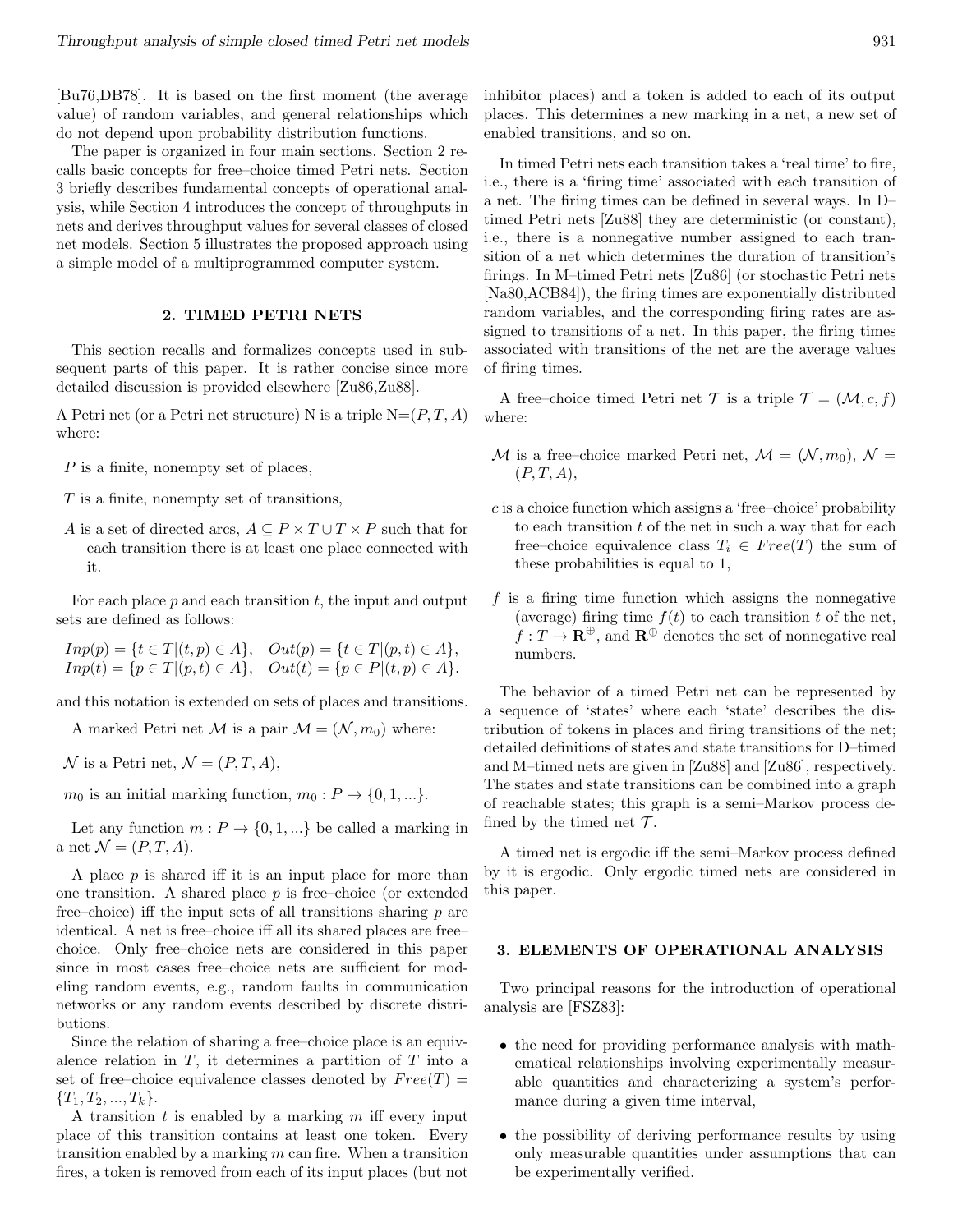The time period in which a system is observed is called the 'observation interval'. The variables measured (or observed) over an observation interval are called 'operational variables'. Operational analysis tries to provide a framework in which system performance can be studied using only operational variables and mathematical relationships among them (called 'operational laws').

There are two main assumptions on which operational analysis is based. First, the system, during observation interval, is in operational equilibrium. i.e., flow balanced; the average number of processing requests that the system or one of its components receives must be equal to the the average number of requests processed by the system or its components. Second, the arrival rate of processing requests is independent of the length of queues at other resources (homogeneous arrivals); similarly, the mean time between completions is independent of the length of queues at system resources (homogeneous services). Essentially, the homogeneity assumptions state that there must not be interactions between the behavior of a component and that of the rest of the system except for those occurring through the local queue of this component. These assumptions are approximately satisfied by real systems if they are observed by sufficiently long periods [FSZ83].

Operational variables are either basic quantities, which are directly measured during the observation interval, or derived quantities, which are computed form the basic quantities. For a typical single–server queueing system the basic operational variables are:

- $T$  the observation interval,
- $A(T)$  the number of arrivals occurring during T,
- $C(T)$  the number of completions occurring during T,
- $B(T)$  the total amount of time during which the system is busy during  $T (B(T) \leq T)$ ,
- $Q(T)$  the total time spent in the system by all requests.

Typical derived quantities include:

- $\lambda = A(T)/T$  the arrival rate (i.e., the average number of arrivals per time unit),
- $\theta = C(T)/T$  the output rate or the throughput (i.e., the average number of completions per time unit),
- $u = B(T)/T$  the utilization factor (i.e., the fraction of time when the system is busy),
- $s = B(T)/C(T)$  the mean service time,
- $\mu = 1/s$  the service rate,
- $R_t = Q(T)/A(T)$  the mean response time (i.e., the average time spent in the system),
- $N = Q(T)/T$  the mean number of requests in the system.

Operational laws or operational identities are relations between operational variables which must hold for every observation interval:

- $N = \lambda R_t$  Little's law,
- $u = s\theta$  utilization law,
- $\theta_i = \theta_1 A_i(T)/A_1(T)$  forced flow law (for systems composed of a number of components indicated by subscripts; subscript '1' indicates the 'reference' component).

### 4. THROUGHPUTS IN NETS

Intuitively, throughput of a place p in a timed net  $\mathcal{T}, \theta_{\mathcal{T}}(p)$ , is equal to the average number of tokens entering  $p$  in a unit time, or leaving  $p$  (or  $t$ ) in a unit time; in the steady–state of the net, the average numbers of tokens entering and leaving p must be equal since no 'accumulation' of tokens can occur. Similarly, throughput of a transition t in a net  $\mathcal{T}, \theta_{\mathcal{T}}(p)$ , is equal to the average number of new (or completed) transition's firings in a unit time. It should be noted that the throughput of a transition does not depend upon the number of incoming or outgoing arcs.

More formally, the throughput of a timed net  $\mathcal T$  is defined as a function  $\theta : P \cup T \to \mathbf{R}^{\oplus}$  which assigns a nonegative number to each place and each transition of the net in such a way that:

$$
\forall (x \in P \cup T) \ \theta(x) = \lim_{n \to \infty} \frac{n}{\tau_n(x)}
$$

where  $\tau_n(x)$  denotes the time instant at which the *n*-th consecutive token enters (or leaves) the place  $x$  or at which the transition  $x$  initiates (or terminates) its  $n$ -th firing.

It follows immediately from the definition of throughput that [Zu92]:

• the throughput of a place  $p$  is equal to the sum of throughputs of its input transitions as well as the sum of throughputs of its output transitions:

$$
\forall (p \in P) \ \theta(p) = \sum_{t_i \in Inp(p)} \theta(t_i) = \sum_{t_j \in Out(p)} \theta(t_j),
$$

• for each non–shared place  $p$ , the throughput of  $p$ 's output transition is equal to the throughput of p:

$$
\forall (p \in P) \; Out(p) = \{t\} \Rightarrow \theta(t) = \theta(p),
$$

• for each free–choice place  $p$ , throughputs of  $p$ 's output transitions are determined by the choice function c:

$$
\forall (T_i \in Free(T)) \ \forall (p \in Imp(T_i)) \ \forall (t \in T_i) \ \theta(t) = c(t)\theta(p).
$$

An elementary net is a connected net in which there is exactly one input place and exactly one output place for each transition of the net, and one input transition and one output transition for each place of the net. In other words, the (directed) graph of an elementary net is a (simple) cycle. It follows from property 1 that in elementary nets the throughputs of all transitions and all places are the same. To determine the value of these throughputs, the Little's law can be applied to an elementary net considered as an open system (by braking one of the arcs) in which the mean response time is equal to the sum of (the average) firing times of all transitions.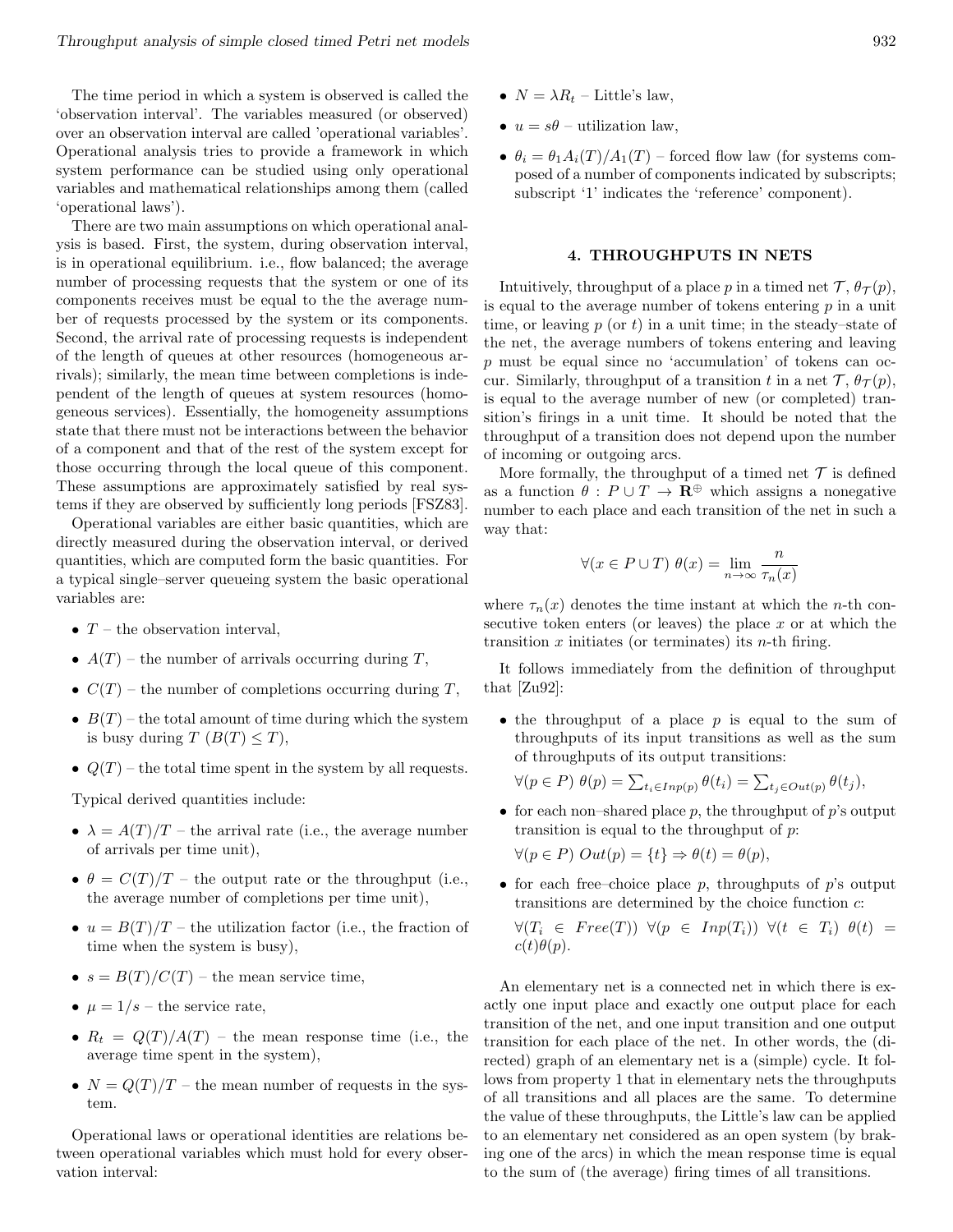For a timed elementary net  $\mathcal{T}$ :

$$
\forall (x \in P \cup T) \ \theta(x) = \frac{\sum_{p \in P} m_0(p)}{\sum_{t \in T} f(t)}
$$

A state graph (or a FSM net) is a connected net in which there is exactly one input and one output place for each transition of the net (so only the places can have several incoming and/or outgoing arcs associated with them). State graphs are obviously free–choice, so the selections of conflicting firings are random variables described by the choice function  $c$ , from which the relative frequencies of visiting (relative with respect to one of elements) called the 'visiting ratios',  $v(x)$ ,  $x \in P \cup T$ , can be determined by solving a system of simultaneous equations:

$$
\begin{cases} \forall (p \in P) \ v(p) = \sum_{t \in Inp(p)} v(t) \\ \forall (t \in T) \ v(t) = c(t)v(Inp(t)) \\ v(x_0) = 1 \text{ where } x_0 \text{ is the 'reference element'} \end{cases}
$$

For a timed state graph  $\mathcal{T}$ :

$$
\forall (x \in P \cup T) \ \theta(x) = v(x) \frac{\sum_{p \in P} m_0(p)}{\sum_{t \in T} v(t) f(t)}
$$

Analysis of nets in which transitions can have more than one input arc must take into account 'synchronization delays' which do not exist in state graphs (and elementary nets). Since firing of a transition removes (single) tokens from all input places simultaneously, some tokens may wait (in places) for the enabling of a transition. Such waiting times will affect the response time of timed models. Moreover, since response times usually depend upon the throughput of a server, the behavior of such models must be characterized by nonlinear dependencies with respect to throughputs.

More specifically, in a very simple model of a single server queueing system shown in Fig.1 place  $p_1$  represents the queue of waiting requests, the transition  $t_1$  is the server with the average service time  $f(t_1)$ , place  $p_2$  indicates (by a single token) that the server is idle. Whenever there is a (waiting) request in  $p_1$  and the server is idle,  $t_1$  is enabled and starts its firing by removing (single) tokens from  $p_1$  and  $p_2$ . It can be observed that multiple (initial) tokens in  $p_2$ ) would represent multiserver systems.



Fig.1. Petri net model of a single server system.

For a given service rate, the response time of such a system depends upon the arrival rate (and throughput which, in the steady–state is equal to the arrival rate). For example, in the case of  $M/M/1$  system, i.e., a system with exponentially distributed interarrival and service times, the response time is [Ki90]:

$$
R_t = \frac{s}{1 - \theta s}
$$

where s is the average service time and  $\theta$  the throughput. Consequently, the server represented by the transition  $t_1$  and place  $p_2$  in Fig.1 can be modeled by a single–input single– output transition with the average firing time equal to the response time of the original system. Such delay–equivalent transformations can be very useful in analysis of net models.

### 5. EXAMPLE

The M–timed net shown in Fig.2 is a model of an interactive multiprogramming system.  $p_1$  and  $t_1$  model the users with  $f(t_1)$  representing the average 'terminal time' or 'thinking time'; the initial marking of  $p_1$  represents the number of (active) users.  $p_6$  and  $t_2$  represent the central server with its waiting queue  $p_2$ , while  $p_5$  and  $t_5$  model a disk server with its queue  $p_4$ ; the number of (identical) processors in the central server is determined by the initial marking of the place  $p_6$ , and the number of (identical) disk drives by the initial marking of the place  $p_5$ . The place  $p_3$  is a free–choice place with two choices, termination of job execution (transition  $t_3$  with probability q) or continuation of execution (transition  $t_4$  with probability  $1 - q$ ).



Fig.2. Petri net model of a multiprogramming system.

Let  $m(p_6) = m(p_5) = 1$ . Then the delay-equivalent replacement of  $t_2$  and  $p_6$  is a simple transition  $t_2'$  with throughput–dependent average firing time  $f(t'_2) = f(t_2)/(1 \theta(t_2) f(t_2)$ ). Similarly,  $t_5$  and  $p_5$  can be replaced by  $t_5$  with  $f(t'_5) = f(t_5)/(1 - \theta(t_5)f(t_5))$ . Moreover, the visit ratios for  $t_2, t_4$  and  $t_5$  with respect to  $t_1$  are  $v(t_5) = v(t_4) = (1 - q)/q$ and  $v(t_2) = 1/q$ , so the total average processing time of each job can be assigned to a single transition, for example  $t'_3$ , replacing  $t_2$ ,  $p_3$ ,  $t_4$ ,  $p_4$  and  $t_5$ , as shown in Fig.3:



Fig.3. Simplified Petri net model of a multiprogramming system.